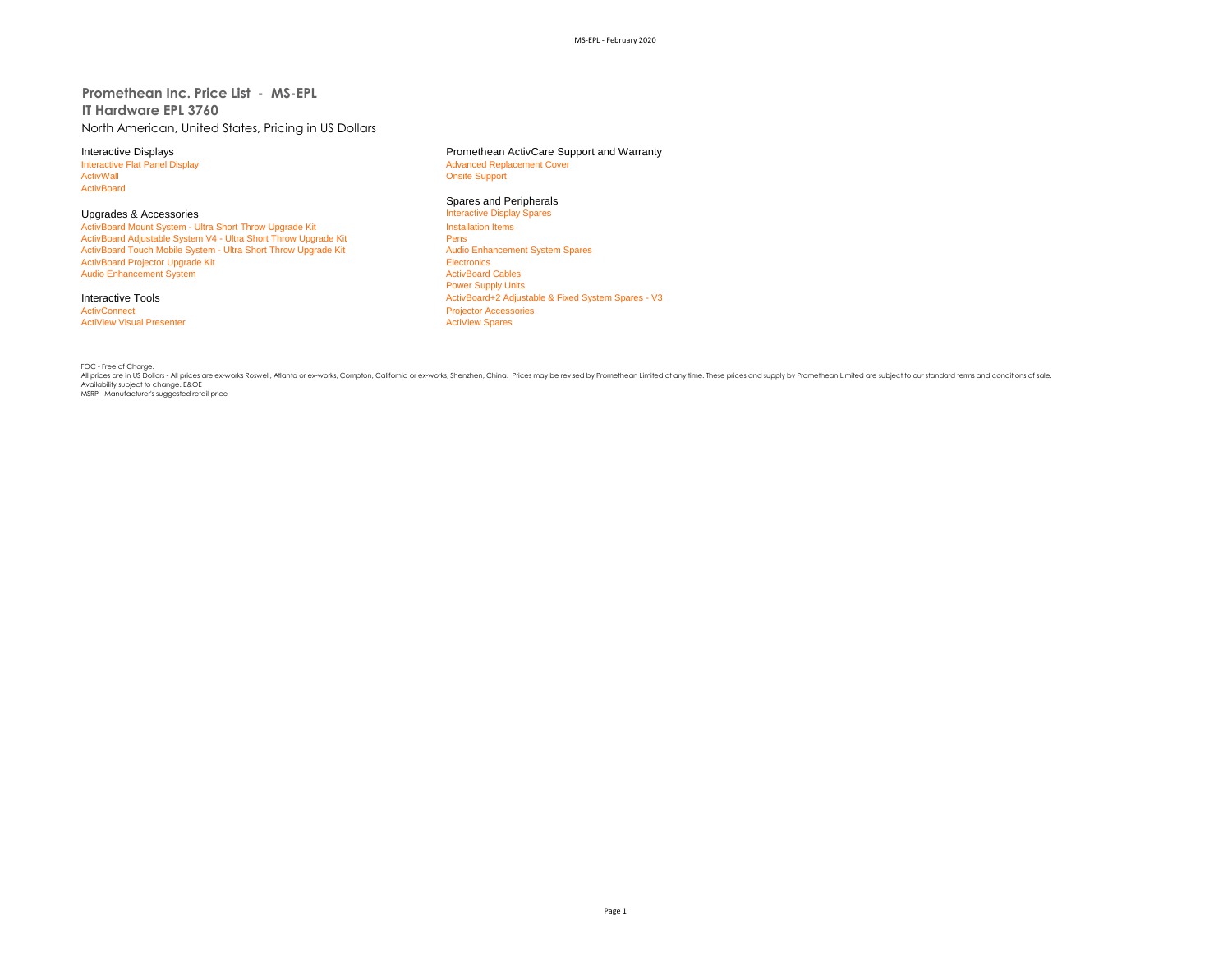# Interactive Displays

| <b>Product Code</b>            | <b>Product Name</b>                    | <b>Product Description</b>                                                                                                        | <b>MSRP</b> | MS-EPL  |
|--------------------------------|----------------------------------------|-----------------------------------------------------------------------------------------------------------------------------------|-------------|---------|
| Interactive Flat Panel Display |                                        |                                                                                                                                   |             |         |
| AP7-U65-NA-1                   | <b>ActivPanel Nickel 65"</b>           | ActivPanel Nickel 65" - 1 x Pen, Vesa Mount, WIFI Module & cable pack included. ActivInspire Professional Edition available FOC   | \$2,999     | \$2,039 |
| AP7-U75-NA-1                   | <b>ActivPanel Nickel 75"</b>           | ActivPanel Nickel 75" - 1 x Pen, Vesa Mount, WIFI Module & cable pack included. ActivInspire Professional Edition available FOC   | \$5,859     | \$3,984 |
| AP7-U86-NA-1                   | ActivPanel Nickel 86"                  | ActivPanel Nickel 86" - 1 x Pen, Vesa Mount, WIFI Module & cable pack included. ActivInspire Professional Edition available FOC   | \$8,929     | \$6,072 |
| AP7-B70-NA-1                   | <b>ActivPanel Titanium 70"</b>         | ActivPanel Titanium 70" - 4 x Pen, Vesa Mount, WIFI Module & cable pack included. ActivInspire Professional Edition available FOC | \$5,709     | \$3,882 |
| AP7-B75-NA-1                   | <b>ActivPanel Titanium 75"</b>         | ActivPanel Titanium 75" - 4 x Pen, Vesa Mount, WIFI Module & cable pack included. ActivInspire Professional Edition available FOC | \$7,139     | \$4,855 |
| AP7-B86-NA-1                   | <b>ActivPanel Titanium 86"</b>         | ActivPanel Titanium 86" - 4 x Pen, Vesa Mount, WIFI Module & cable pack included. ActivInspire Professional Edition available FOC | \$9,929     | \$6,752 |
| APTMS-3                        | <b>ActivPanel Mobile Stand</b>         | ActivPanel Mobile Stand - For use with current & previous versions of ActivPanel *                                                | \$859       | \$584   |
| AP86ASF                        | Adi Mount Flr System                   | Adjustable Wall Mount System with Floor Support for use with ActivPanel V5 86"Panel                                               | \$1,437     | \$977   |
| AP86ASW                        | <b>Adi Mount System</b>                | Adiustable Wall Mount System for use with ActivPanel V5 86" Panel.                                                                | \$1,078     | \$733   |
| AP70ASW                        | Adi Mount System 70" APT2              | Adiustable Wall Mount System for 70" ActivPanel Touch 2                                                                           | \$1,078     | \$733   |
| AP70ASF                        | Adj Mount Fir System 70" APT2          | Adjustable Wall Mount System with Floor Support for 70" ActivPanel Touch 2                                                        | \$1,437     | \$977   |
| AP70ASM                        | Mobile Adj System 70" APT2             | Mobile Adjustable Stand System for 70" ActivPanel Touch 2                                                                         | \$1,977     | \$1,344 |
| AP75ASM                        | Mobile Adj System 75" AP               | Mobile Adiustable Stand System for 75" ActivPanel                                                                                 | \$1,977     | \$1,344 |
| <b>ActivBoard</b>              |                                        |                                                                                                                                   |             |         |
| AB10T88D                       | ActivBoard 10Touch 88 Dry Erase        | ActivBoard 10Touch Range 88" Dry Erase electronic interactive whiteboard. ActivInspire Professional Edition available FOC.        | \$1,859     | \$1,264 |
| AB10T78D                       | <b>ActivBoard 10Touch 78 Drv Erase</b> | ActivBoard 10Touch Range 78" Dry Erase electronic interactive whiteboard. ActivInspire Professional Edition available FOC.        | \$1,569     | \$1,067 |

# ActivBoard Upgrades & Accessories

| <b>Product Code</b> | Product Name                                            | <b>Product Description</b>                                                                                                                      |         |         |
|---------------------|---------------------------------------------------------|-------------------------------------------------------------------------------------------------------------------------------------------------|---------|---------|
|                     |                                                         |                                                                                                                                                 |         |         |
|                     |                                                         |                                                                                                                                                 |         |         |
|                     | ActivBoard Mount System - Ultra Short Throw Upgrade Kit |                                                                                                                                                 |         |         |
| ABMTSUPG-UST        | Mount Upgrade Kit - UST                                 | ActivBoard Mount with DLP ultra short throw projector - Wallbox not included. For use with both current and previous versions of 64", 78", 87", | \$2,279 | \$1,550 |
|                     |                                                         | 88", 95" ActivBoard & ActivWall 88                                                                                                              |         |         |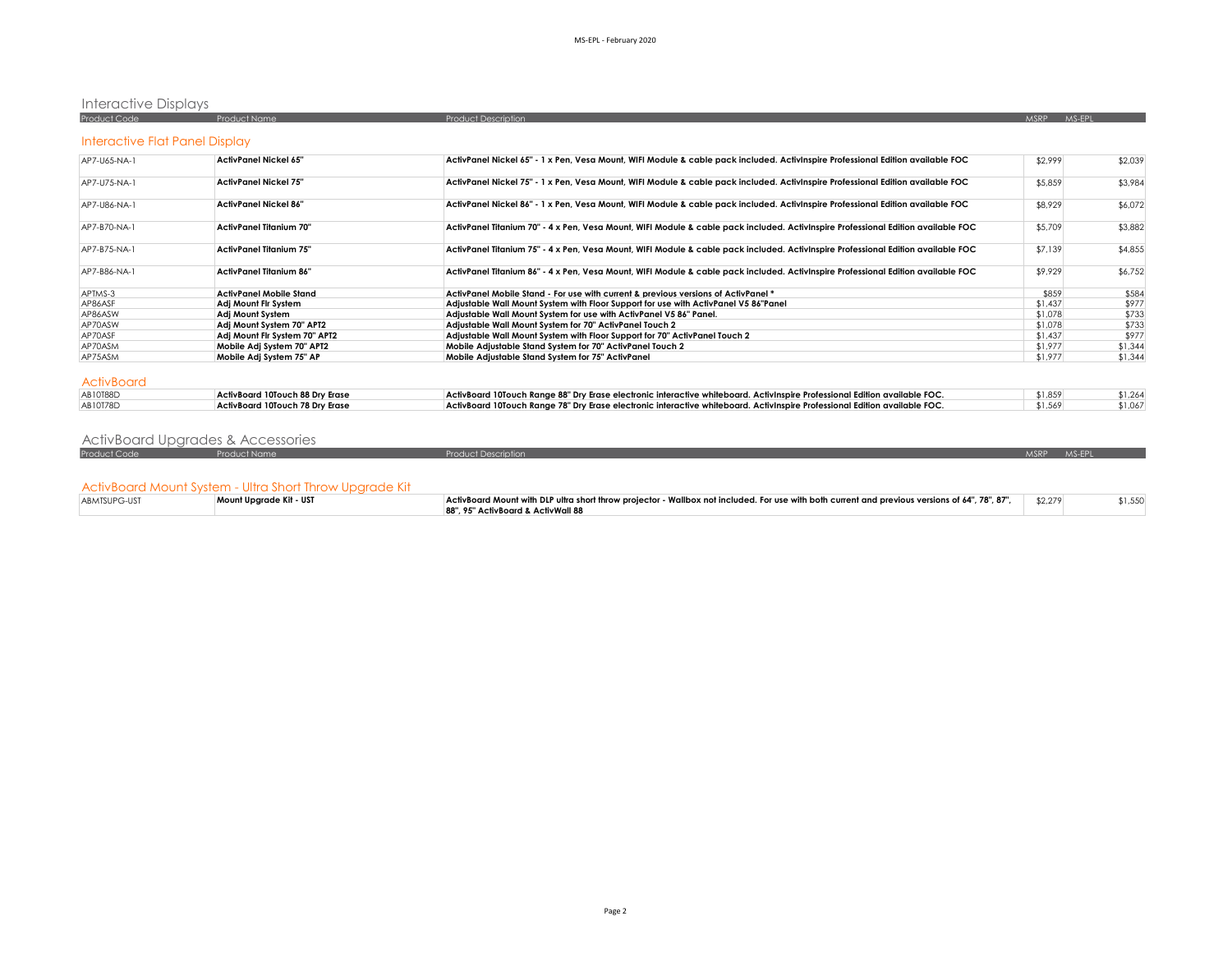# ActivBoard Upgrades & Accessories

## ActivBoard Projector Upgrade Kit

| ABKIT-MSV4-UST2  | AB Mobile V4 Stand Retrofit Kit UST-P2           | Retrofit kit for installation of UST-P2 projector on V4 (EST) mobile stand. Includes UST-P2 projector and ABMS-UST2              | \$2,859 | \$1,944 |
|------------------|--------------------------------------------------|----------------------------------------------------------------------------------------------------------------------------------|---------|---------|
| ABKIT-AFSV3-UST2 | AB Fixed-Adjustable V3 Stand Retrofit Kit UST-P2 | Retrofit kit for installation of UST-P2 projector on V3 Fixed and Adjustable stands. Includes UST-P2 projector and UST2-Plate    | \$2,139 | \$1,455 |
| ABKIT-AFSV4-UST2 | AB Fixed-Adiustable V4 Stand Retrofit Kit UST-P2 | Retrofit kit for installation of UST-P2 projector on V4 Fixed and Adjustable stands. Includes UST-P2 projector and ABAFS-UST-KIT | \$2,209 | \$1,502 |

#### Audio Enhancement System

| $ASB-40-$ | Promethean ActivSoundBaı | Promethean ActivSoundBar - For use with current versions of ActivBoard Touch & ActivPanel Range. Mounting brackets included. | \$219 | 1149 |
|-----------|--------------------------|------------------------------------------------------------------------------------------------------------------------------|-------|------|
|           |                          |                                                                                                                              |       |      |

# Interactive Tools

| <b>Product Code</b> | Product Name | Product Description | MSRP MS-EPL |  |
|---------------------|--------------|---------------------|-------------|--|
|                     |              |                     |             |  |
| <b>ActivConnect</b> |              |                     |             |  |

| <b>PRM-CHROMEBOX</b> | <b>Promethean Chromebox</b>           | <b>Promethean Chromebox</b>                                                             | \$499   | \$339   |
|----------------------|---------------------------------------|-----------------------------------------------------------------------------------------|---------|---------|
| ACON1-G              | ActivConnect G-Series                 | ActivConnect G-Series collaboration device                                              | \$289   | \$197   |
| ACON1-OPS            | <b>ActivConnect OPS</b>               | AP PC for Android ACON1-OPS                                                             | \$289   | \$197   |
| OPS2-5P8R256S        | Promethean OPS-M (no OS preinstalled) | Open Pluggable Specification Mini PC (No OS preinstalled) for use with ActivPanels      | \$1,499 | \$1,019 |
| OPS2-5P8R256S-WIN    | OPS-M (Win10 IoT)                     | Open Pluggable Specification Mini PC (with Win10 preinstalled) for use with ActivPanels | \$1,709 | \$1,162 |

#### Notes

\* Pricing applies to 48 contiguous US States only.

## Promethean ActivCare Support and Warranty

| Product Code                      | <b>Product Name</b>            | <b>Product Description</b>                                                                      | <b>MSRP</b> | MS-FPI |
|-----------------------------------|--------------------------------|-------------------------------------------------------------------------------------------------|-------------|--------|
| <b>Advanced Replacement Cover</b> |                                |                                                                                                 |             |        |
| ABT5YRARC                         | ActivBoard Touch 5 Year ARC    | ActivBoard Touch range - Enhancement, Advanced Replacement Cover, 5 Years                       | \$169       | \$115  |
| APL5YRARC                         | ActivPanel (Large) 5 Year ARC  | ActivPanel Large (size 80"+) - Extension, Advanced Replacement Cover, 5 years                   | \$329       | \$224  |
| APM5YRARC                         | ActivPanel (Medium) 5 Year ARC | ActivPanel Medium (size up to & including 79") - Extension, Advanced Replacement Cover, 5 years | \$219       | \$149  |
| <b>PRJ5YRARC</b>                  | Projector 5 Year ARC           | Projector range - Extension & Enhancement, Advanced Replacement Cover, 5 years                  | \$109       | \$74   |

#### Onsite Support

| ABT5YROSS        | ActivBoard Touch 5 Year OSS      | ActivBoard Touch range - Enhancement, On Site Support, 5 Years                             | \$429 | \$292 |
|------------------|----------------------------------|--------------------------------------------------------------------------------------------|-------|-------|
| APM5YROSS-B      | ActivPanel-B (Medium) 5 Year OSS | ActivPanel Medium (for Titanium IFPs up to 80") - Extension, On Site Support, 5 years      | \$359 | \$244 |
| APM5YROSS-U      | ActivPanel-U (Medium) 5 Year OSS | ActivPanel Medium (for Nickel IFPs up to 80") - Extension, On Site Support, 5 years        | \$359 | \$244 |
| APL5YROSS-B      | ActivPanel-B (Large) 5 Year OSS  | ActivPanel Large (for Titanium IFPs bigger than 80") - Extension, On Site Support, 5 Years | \$539 | \$367 |
| APL5YROSS-U      | ActivPanel-U (Large) 5 Year OSS  | ActivPanel Large (for Nickel IFPs bigger than 80") - Extension, On Site Support, 5 Years   | \$539 | \$367 |
| <b>PRJ5YROSS</b> | Projector 5 Year OSS             | Projector 5 Year OSS                                                                       | \$289 | \$197 |

#### **Notes**

' OSS available in 48 contiguous US states<br>Please refer to Warrantv at a Glance Matrix for applicable countries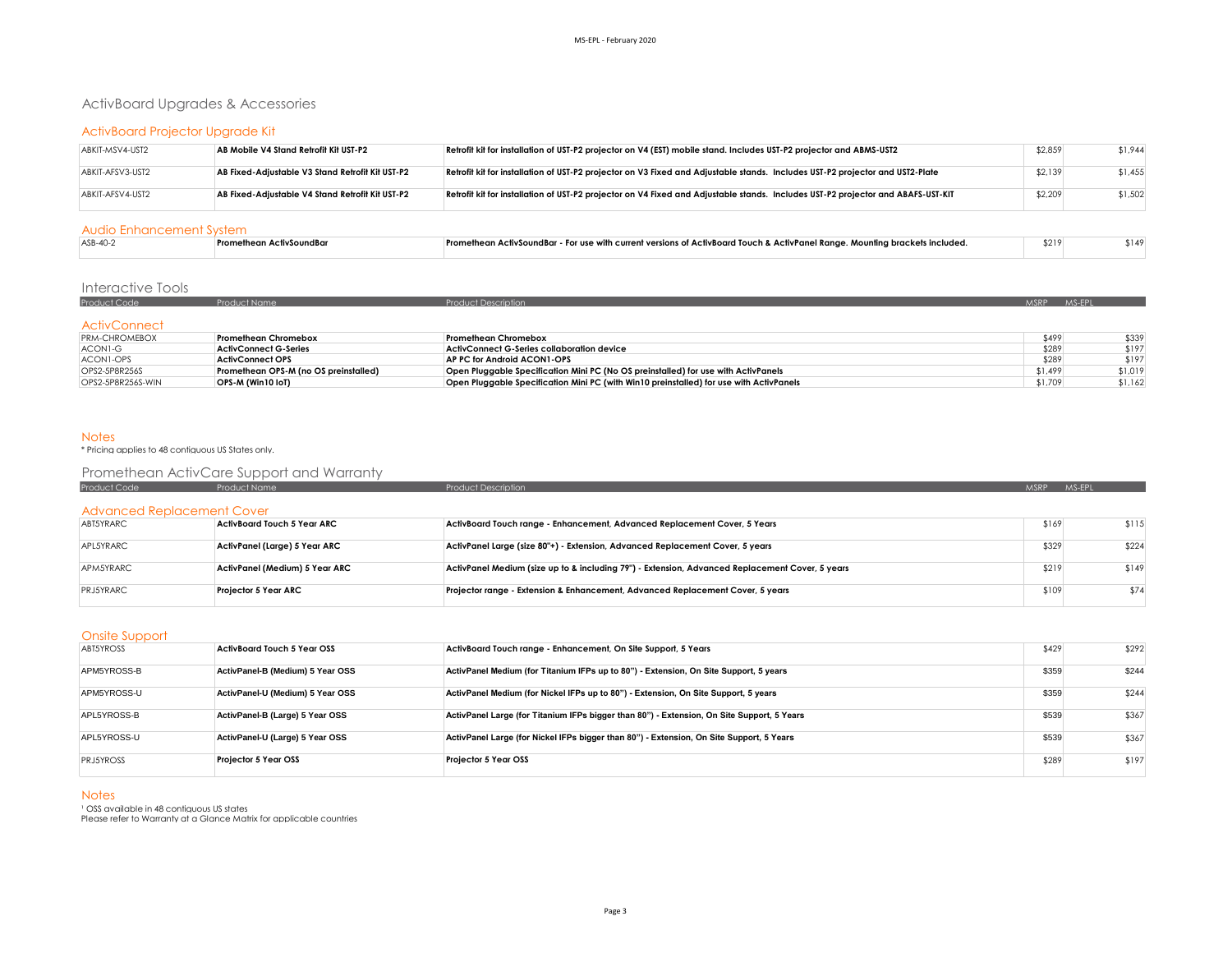# Spares and Peripherals<br>Product Code Product Name Product Name Product Description Product Description Assembly of the Second MSRP MS-

| <b>Interactive Display Spares</b> |                                    |                                                                 |      |      |
|-----------------------------------|------------------------------------|-----------------------------------------------------------------|------|------|
| ACON1-G-REMOTE                    |                                    | <b>ActivConnect G-Series collaboration device</b>               |      |      |
|                                   | <b>ActivConnect G-Series</b>       |                                                                 | \$20 | \$14 |
| AP-REMOTE-CONTROL                 | ActivPanel Remote                  | Remote control for ActivPanel versions 5-6 & i-Series           | \$12 | \$8  |
| APT2-REMOTE                       | <b>ActivPanel Touch Remote</b>     | Remote control for ActivPanel Touch - For use with versions 1-3 | \$19 | \$13 |
| AP4F-REMOTE                       | <b>ActivPanel Remote</b>           | Remote control for ActivPanel 70" & 80"                         | \$19 | \$13 |
| AP-ACC-HOLDER                     | <b>ActivPanel Accessory Holder</b> | <b>ActivPanel Accessory Holder for AP5/AP6</b>                  |      | \$6  |
| AP-ERASER                         | <b>ActivPanel Eraser</b>           | ActivPanel Eraser for AP5/AP6                                   |      | \$6  |
| AP-WIFI-A                         | Wi-Fi Module V7 Nickel & Cobalt    | Wi-Fi Module for ActivPanel V7 Nickel & Cobalt                  | \$56 | \$38 |
| AP-WIFI-BC                        | Wi-Fi Module V7 Titanium           | Wi-Fi Module for ActivPanel V7 Titanium                         | \$70 | \$48 |
| AP7-FRASFR-B                      | <b>ActivPanel V7 Eraser</b>        | <b>Eraser for ActivPanel V7 Titanium</b>                        | \$29 | \$20 |

#### Installation Items

| ASB-40-2-BRKT-KIT | ASB-40 Upgrade Bracket Kit       | For use with ASB-40 when mounting on an ActivBoard 10T or V5 70" panel. Not required to be purchased seperately for ActivPanel 75"+                                |      |      |
|-------------------|----------------------------------|--------------------------------------------------------------------------------------------------------------------------------------------------------------------|------|------|
| DR-5762064        | Wall hanging bracket 300/300 Pro | Wall hanging bracket kit for 300 & 300 Pro Range ActivBoard - Contains 4 brackets                                                                                  | \$19 | \$13 |
| AB10T-ADJ-BRKT    | <b>AB10T Lower Bracket</b>       | Lower bracket kit (x2 brackets) – needed when upgrading to a 10T board for use with Fixed, Adjustable and Mobile stands - not required to<br>uparade mount systems |      |      |
| AB-TOUCH-BRKT-KIT | ActivBoard Touch Bracket Kit     | ActivBoard Touch Bracket Kit (Touch Boards Only)                                                                                                                   | \$19 | \$13 |
|                   |                                  |                                                                                                                                                                    |      |      |

#### Audio Enhancement System Spares

| ASB-40-RC | ActivSoundBar Remote Control | Remote control for Promethean ActivSoundBar<br>________ | 514' | 5 I ( ) |
|-----------|------------------------------|---------------------------------------------------------|------|---------|
|           |                              |                                                         |      |         |

# Spares and Peripherals

| Product Code     | <b>Product Name</b>               | <b>Product Description</b>                                                                                                            | MSRP MS-EPL |       |
|------------------|-----------------------------------|---------------------------------------------------------------------------------------------------------------------------------------|-------------|-------|
| Pens             |                                   |                                                                                                                                       |             |       |
| AP6-PEN-2        | ActivPanel V6 86" Pen (Thin nib)  | Spare pen for ActivPanel V6 86" (Thin nib)                                                                                            | \$15        | \$10  |
| AP6-PEN-5        | ActivPanel V6 86" Pen (Thick nib) | Spare pen for ActivPanel V6 86" (Thick nib)                                                                                           | \$15        | \$10  |
| AP6-PEN-4        | ActivPanel V6 Pen (Non 86")       | Spare pen for ActivPanel V6 for the 65", 70" & 75"                                                                                    | \$15        | \$10  |
| AP5-PEN-4K       | <b>ActivPanel Pen</b>             | Spare Pen for use with ActivPanel version 5 4k only                                                                                   | \$15        | \$10  |
| AP5-PEN          | <b>ActivPanel Pen</b>             | Spare Pen for use with ActivPanel version 5 (not for use with 4k)                                                                     | \$15        | \$10  |
| VTP-PEN          | i-Series Pen                      | ActivPanel i-Series Pen                                                                                                               | \$15        | \$10  |
| PEN4NIBS2-100    | ActivPen 4 nibs                   | Pack of 100 nibs for ActivPen 4 with manufacturing date stamp of 11 October 2010 onwards                                              | \$179       | \$122 |
| PEN4NIBS-100     | ActivPen 4 nibs                   | Pack of 100 nibs for ActivPen 4 with manufacturing date stamp of 10 October 2010 or earlier                                           | \$179       | \$122 |
| ABR-AP-PEN-NIBS  | <b>Diaital Pen Nibs</b>           | Pack of nibs for use with ActivPanel and ActivBoard Touch Diaital Pen                                                                 | \$7         | \$5   |
| AW-TEACHER-PEN   | <b>AW Teacher Pen</b>             | ActivWall Teacher Pen - For use with all variants of ActivWall                                                                        | \$49        | \$33  |
| AB-STY           | <b>ActivPanel Stylus</b>          | <b>Replacement for ActivPanel Stylus</b>                                                                                              | \$7         | \$5   |
| AW-STUDENT-PEN-1 | <b>AW Student Pen 1</b>           | ActivWall Student Pen - For use with all variants of ActivWall. Performs as the second pen, after the Teacher Pen.                    | \$49        | \$33  |
| AW-STUDENT-PEN-2 | <b>AW Student Pen 2</b>           | ActivWall Student Pen - For use with ActivWall 102 & ActivWall 135 as a 3rd pen.                                                      | \$49        | \$33  |
| ACTIVPFN4S3-2-BK | Student ActivPen 50 - 2 Pack      | Student ActivPen 50. Cordless battery-free pen for ActivBoard - For use with 100, 300, 300 Pro & 500 Pro Range                        | \$139       | \$95  |
| AW-STUDENT-PEN-3 | <b>AW Student Pen 3</b>           | ActivWall Student Pen - For use with ActivWall 135 as a 4th pen.                                                                      | \$49        | \$33  |
| AP-PEN-2         | <b>ActivBoard Pen</b>             | ActivBoard Digital Pen - For use with ActivBoard 10 Touch Range only                                                                  | \$110       | \$75  |
| ACTIVPEN4T3-2-BK | Teacher ActivPen 50 - 2 Pack      | Teacher ActivPen 50. Cordless battery-free pen for ActivBoard - For use with 100, 300, 300 Pro & 500 Pro Range                        | \$109       | \$74  |
| ACTIVPEN4T3-10   | Teacher ActivPen 50 - 10 Pack     | Teacher ActivPen 50. Cordless battery-free pen for ActivBoard - For use with 100, 300, 300 Pro & 500 Pro Range                        | \$419       | \$285 |
| PEN3NIBS-100     | ActivPen 3 nibs                   | Pack of 100 nibs for ActivPen 3                                                                                                       | \$39        | \$27  |
| ARAAC2PENSET     | ActivArena spare pen set          | ActivArena Spare pen set. Cordless battery-free pen for ActivBoard - Set comprises 1 teacher & 1 student ActivArena Pen. For use with | \$89        | \$61  |
| AP7-PEN-B        | ActivPanel V7 Pen Titanium        | Spare pen for ActivPanel V7 Titanium                                                                                                  | \$19        | \$13  |
| AP7-PEN-U        | <b>ActivPanel V7 Pen Nickel</b>   | Spare pen for ActivPanel V7 Nickel                                                                                                    | \$19        | \$13  |

### ActivBoard Cables

| CB-5883067            | USB Cable - 3 Metre           | 3 metre USB cable - For use with 100, 300, 300 Pro & 500 Pro Range ActivBoard & ActivPanels |  |
|-----------------------|-------------------------------|---------------------------------------------------------------------------------------------|--|
| AB-TOUCH-5M-USB-CABLE | ActivBoard Touch 5m USB Cable | ActivBoard Touch 5m USB Cable (Touch Boards Only)                                           |  |
|                       |                               |                                                                                             |  |

#### Power Supply Units

| . <u>.</u>                                         |                               |                                                                                                                                      |      |      |
|----------------------------------------------------|-------------------------------|--------------------------------------------------------------------------------------------------------------------------------------|------|------|
| ACTIVUNIVPSU2                                      | ActivSlate/ActivBoard PSU     | Power supply unit with mains lead (power cable) for ActivSlate 2.4, 100 and 300 Range ActivBoards; not compatible with ActivSlate 60 | \$79 | \$54 |
| PSU-DUAL-MODE-ABOARD                               | US PSU - 500 Pro Ranae        | Power supply unit for 500 Range ActivBoard                                                                                           | \$39 | \$27 |
| ACTIV-DUALMODE-LEAD-US                             | US Mains Lead - 500 Pro Range | US mains lead (power cable) for 500 Range ActivBoard & ActivPanels                                                                   |      |      |
| AB23AMPPSUKIT-US                                   | US PSU - 300 Pro Range        | Power supply unit with mains lead (power cable) (for use with 300 Pro Range ActivBoards)                                             | \$49 | \$33 |
| ACON1-G-PSU-KIT                                    | <b>ActivConnect-G PSU</b>     | Power supply for ActivConnect G-Series collaboration device                                                                          | \$18 | \$12 |
|                                                    |                               |                                                                                                                                      |      |      |
| PRM-CHROMEBOX-CB-MAINS-US Mains Cable Chromebox US |                               | 1 Metre Mains Cable for Chromebox - US                                                                                               | \$29 | \$20 |
|                                                    |                               |                                                                                                                                      |      |      |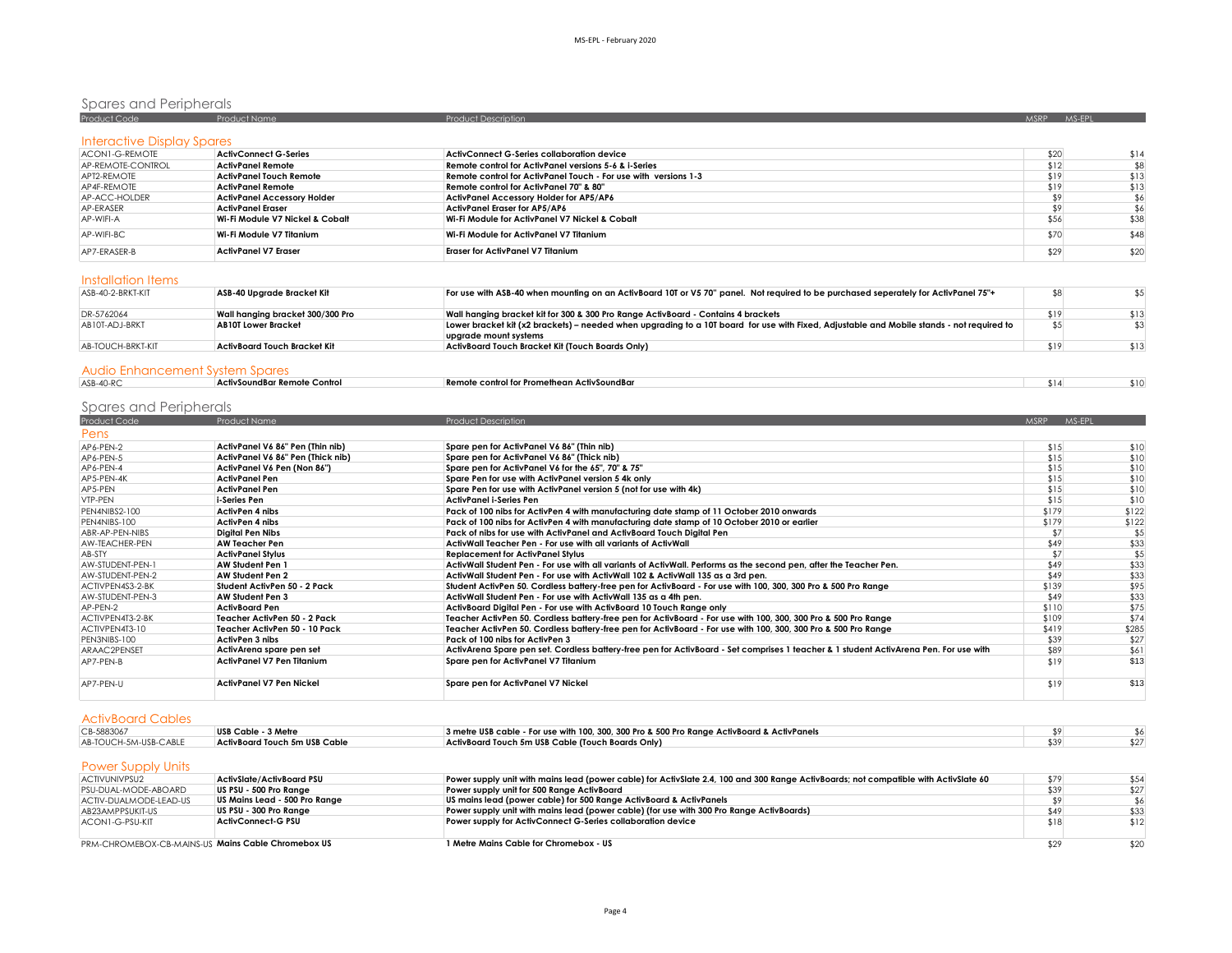MS-EPL - February 2020